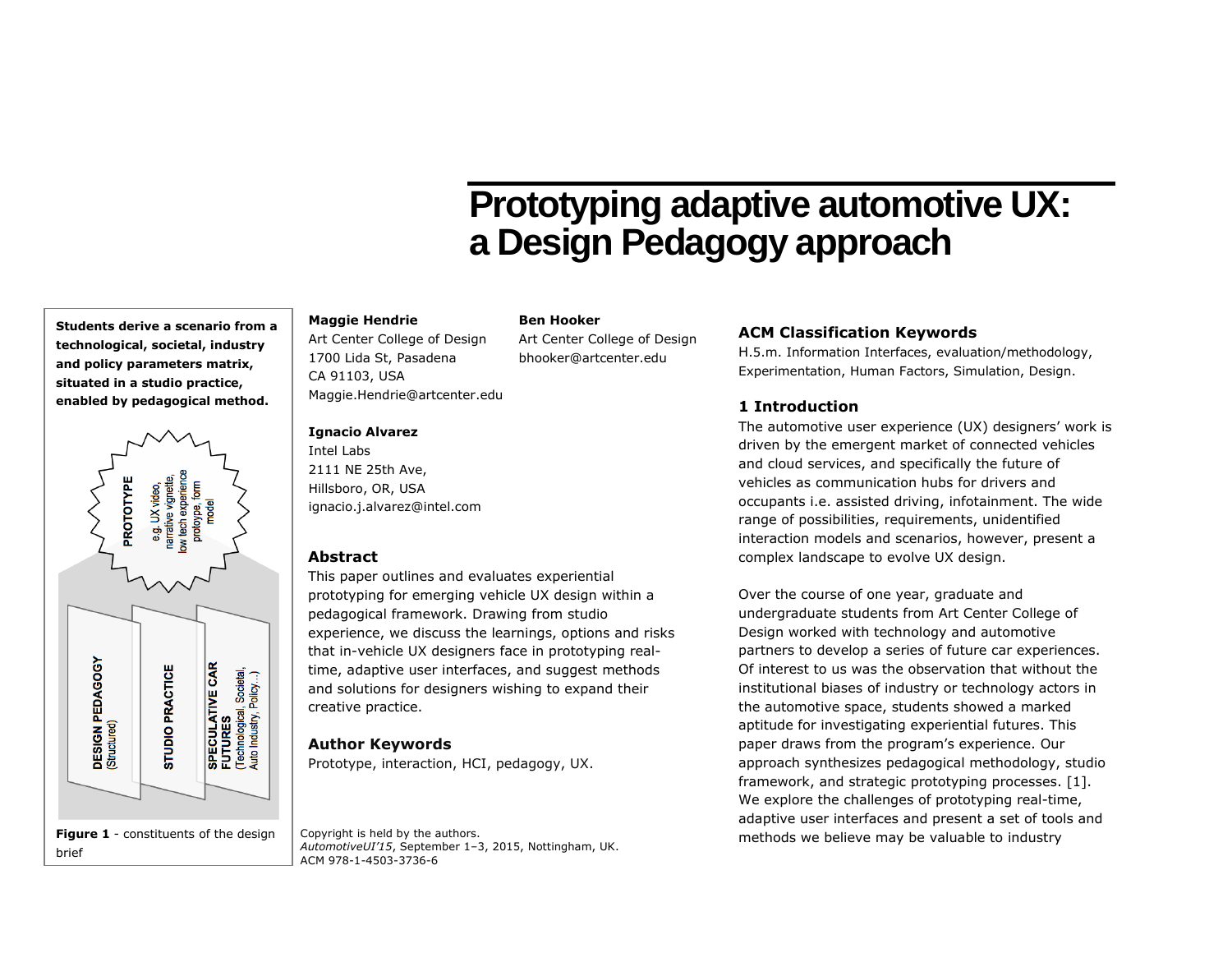## **The educational creative framework mixes 'hard' and 'soft' programming.**

'Hard' programming = timetabled events

- briefings
- lectures
- expositions and critiques

It punctuates the creative process as an essential prompt to students to externalize and make tangible, their thoughts.

'Soft' programming refers to environmental stimuli.

- informal displays of work
- proximity to prototyping spaces/labs
- open-ended work-sessions
- informal student-to-student mentorship

This *designed* creative culture differs from the generic ideation environment blank whiteboards and, post-it notes. Managing a balance of hard and soft time means students have the latitude to follow their own curiosities instead of executing a series of design exercises.

designers wishing to produce innovative and disruptive interactions based on core values of human-centered design. The rest of this paper is as follows: section 2 introduces our teaching approach. Section 3 provides exemplary student work following the design process outlined in section 2, and section 4 highlights the risks of "design thinking by making" in prototyping.

# **2 In-vehicle UX design from a teaching perspective**

Emphasis on adaptive ambient displays as well as cognitive and socio-cultural contextualization with students, has led us to conceive of human-centered design practice as the connective tissue between multiple domains, methodologies and practices. The automotive industry is already familiar with "design thinking" but may find value in the concept of "design making" or "design thinking *through* making" [2]. New technologies in themselves are complex manifestations of social, economic, and political factors [3]. Successful design pedagogy encourages both self-reflection and critical exchange between student and material. Great flexibility is required to move between issues at the macro and micro levels, and between constraints and opportunities. Moreover, prototyping techniques demand that students' work transition from the speculative to the specific. The role of the educator is to identify tangible intersections, guide the process, and teach techniques such as storyboarding, paper prototyping, and Wizard-of-Oz (WOZ) as applied to automotive.

*2.1 Setting up a productive space for creative making* Our curricular model frames an environment for creative thinking and making to co-exist symbiotically.

The prototype, or probe, reflects disciplinary expertise, rigorous skill-building, advanced conceptual reasoning, and attention to both process and execution. A designer's work is not directional but dimensional, i.e. does not begin with a single version of a final outcome subsequently prototyped until completion (production design). Rather, the designer innovates by nimbly moving from one form of output to another, raising issues and communicating with acuity and clarity (iterative/generative design).



**Figure 2.** Phases of the project

#### *2.2 Creating a Project Brief*

A list of deliverables in desired formats does not constitute a creative brief. The project, therefore, is effectively to *define* a project and circumscribe the parameters. As a general starting point, we investigated situations, capabilities, and possible design opportunities 10+ years into the future [5]. Our investigation was specific: what will be the occupant experience in these vehicles? The project was split into phases, each phase in turn yielding a new brief for the next phase. Different students participated in each phase. Just as in industry, they "jumped onboard" ongoing projects and had to acclimate quickly.

In phase 1 we scoped widely by collecting, organizing and annotating inspiration material from diverse sources often tangential to automotive UX design.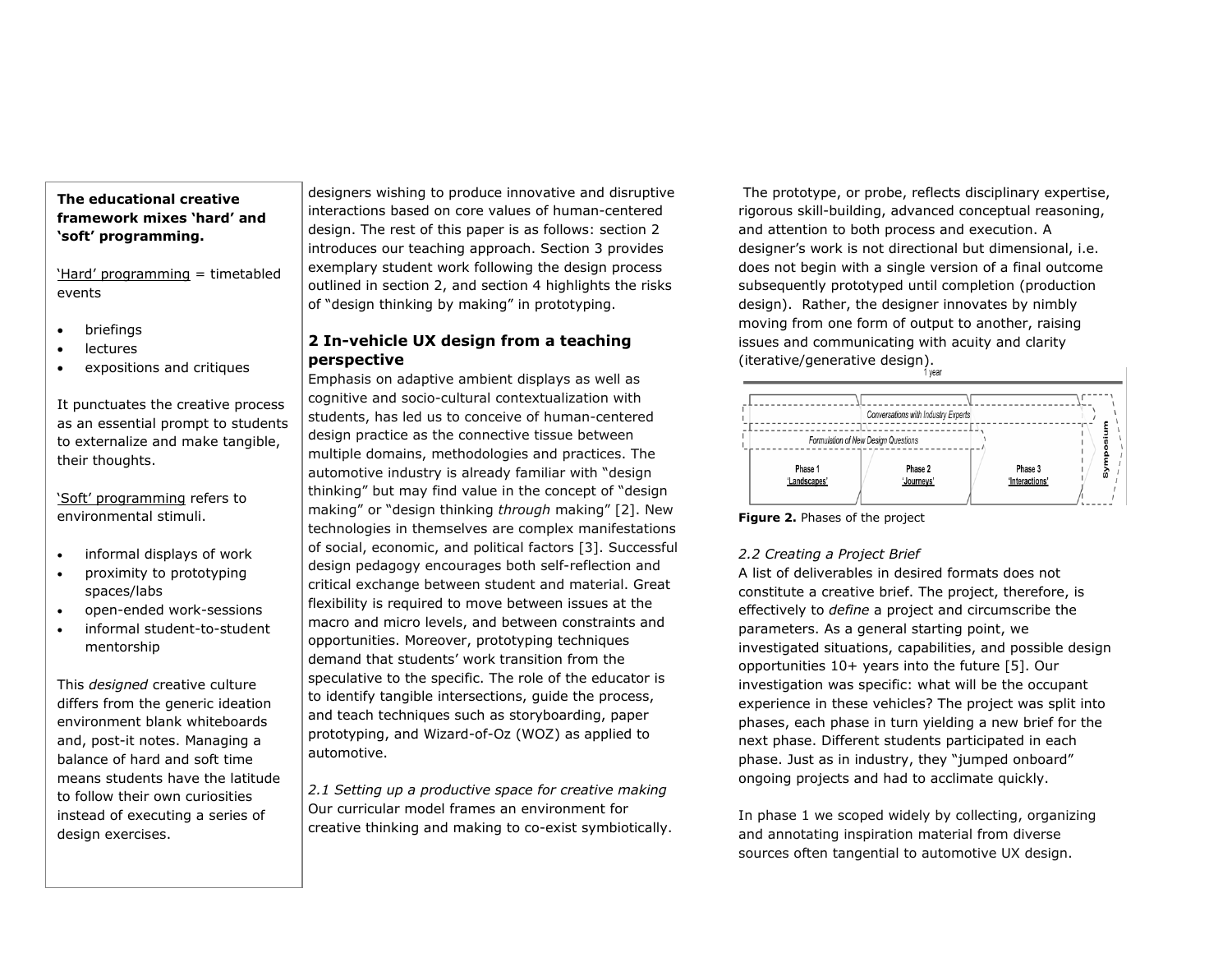

**Figure 3** - Elaine Cheung & Shan Shen (top) and Nan Wang used video sketches to explore how other presence, in the form of an artificial assistant or other road users, could manifest alongside car occupants.



**Figure 4** - Nick Meehan & Selwa Sweidan used improv. and pareddown staging to imagine new interpersonal interactions across multiple vehicles.

This became an Inspiration File. The purpose of the inspiration file would be to provide an important "agitative" resource for subsequent phases. [\(artcenter.edu/mdp/research/nce\)](file:///C:/Users/ignacioj/AppData/Local/Microsoft/Windows/INetCache/Content.Outlook/T5U0O17K/artcenter.edu/mdp/research/nce). To compliment this secondary research, we conducted in-car experiments by using "the journey" as a research space. During road trips, research assistants and students used inexpensive in-car tech to assess the qualities of various contextual mediations between people, devices, and vehicles.

*2.3 Programming the Creative Process* Throughout all phases, we held regular conversations with experts, and invited industry leaders, and participated in interviews, workshops, and symposia. These dialogues not only capitalized on interdisciplinary research, but also fostered a healthy irreverence from students. The more stakeholders they interacted with, the more conflicting inputs the students were exposed to; yet the need to reconcile the inputs led them to focus on, and become advocates for, the end user.

#### **3 Design Thinking by Making**

Prototyping is fundamental to the design process; creativity takes place as much in making as in moments of reflection [6]. Below, some of the tools used by students are described. Before grounding a fixed context, students created sketch vignettes articulating possible occupant experiences. They concentrated on interactions between people (drivers, passengers, pedestrians), vehicles, devices, buildings, and cities. Students analyzed nascent technologies and hypothesized how their adoption could provoke new social situations, then validated these with users and experts. Students were explicitly asked not to make their films 'look professional'; the goal was to convey

instances of novelty, delight, drama, or tension. These instances were then used as short cuts for "nascent novel edge cases" becoming the brief for the next phase.

In phase 3, following the generation of vignettes, students detailed and contextualized these user stories, illustrating sequences of user - system interactions of significant relevance. Paper prototypes manipulated to mimic the target system were then used to prompt users to perform realistic tasks without extrinsic explanations.

*3.1 From Wizard of Oz to Micro-interactions* Given our emphasis on adaptive, ambient UX, both speculative narrative and specific micro-interactions uncovered details of nomenclature and signifiers. While car companies have traditionally tried to render processors, sensors, interfaces and mechanical platforms invisible, hierarchies across these systems are being disrupted. Functionality and UIs evoke deep relationships with other connected technologies (e.g. mobile devices) and their role in users' lives. Badges, labels, buttons and switches offer tangible points of interaction and sites of emotional response, but only resolve a small portion of a whole that is not yet familiar.

### **4 Learnings & insights on prototyping automotive UX experiences**

In selecting a powerful generative tool such as a prototype, design *thinking* becomes design *strategy*. Designers, however, should be mindful of certain risks. The level of fidelity and ensuing UX are partly dependent on design resources. Although technically feasible, without research and a test strategy, the UX